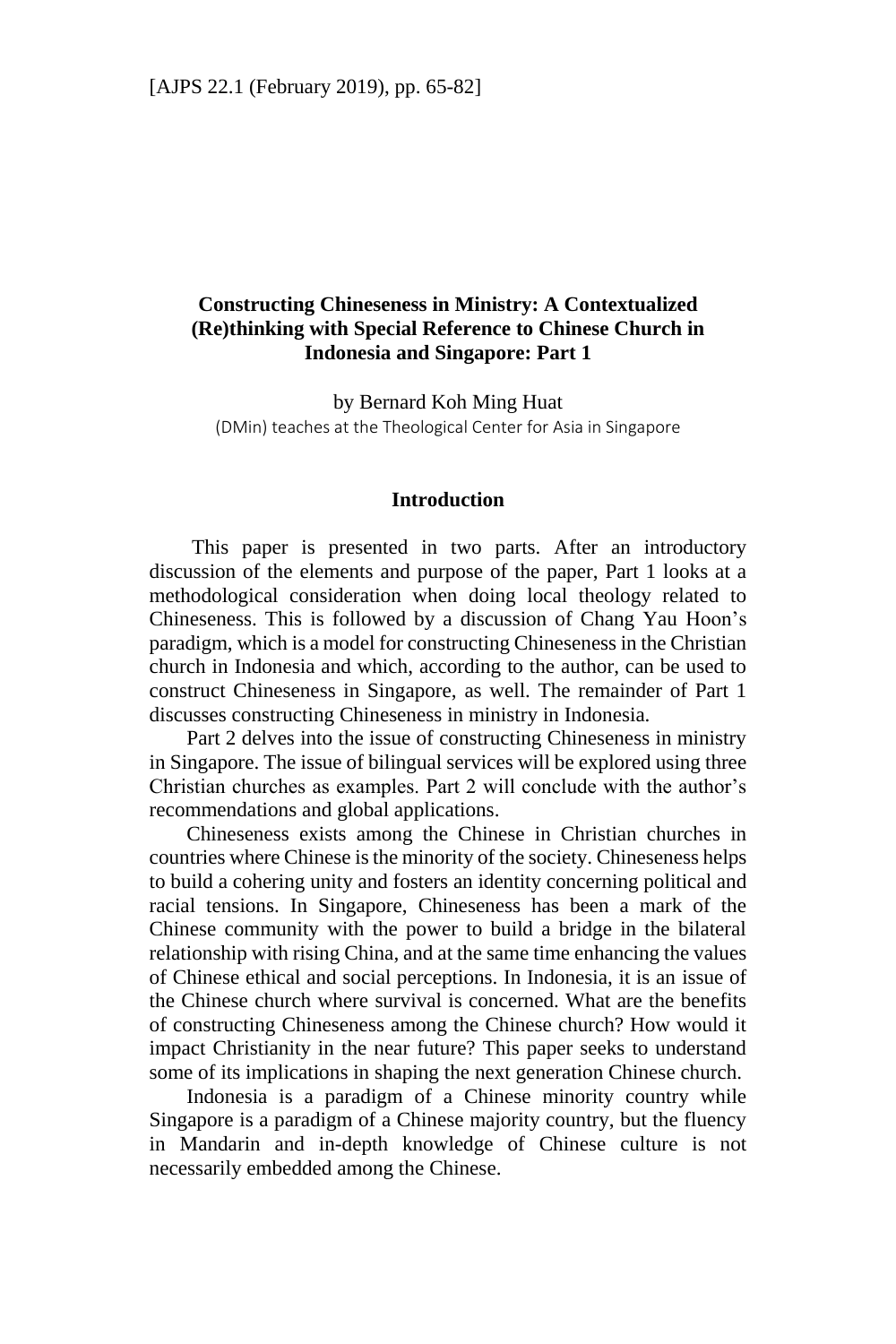What does "Chineseness" mean? An exploratory study carried out by a group of researches in 1985 for the Association for Consumer Research in Provo, Utah, asks:

Is a person Chinese because his or her parents are of Chinese ancestry? . . . Alternatively, might we say that a person is Chinese because he or she usually eats Chinese food, speaks a Chinese language, wears Chinese-style clothing made in China, and chooses a marriage partner who is considered to be Chinese? Finally, might we say that a person is Chinese because he or she has a high level of respect for elders, sees the family as being primary importance, is very concerned that favors be returned, and chooses not to openly show affection?<sup>1</sup>

These components reflect the ethnicity characteristically named "Chinese." But "each one alone is an imperfect measure of the abstract concept of Chinese ethnicity." 2 It is of vital importance to note that a comprehensive inclusion of various factors is necessary in order to construct Chineseness in the discussion that follows. This paper advocates scrutinizing individual categories to analyze Chineseness in relation to ministry in the Chinese churches in Indonesia and Singapore.

Allen Chun of Academia Sinica, Taiwan, speaks about Chineseness.<sup>3</sup> Due to the rising of superpower China and the indigenization in Taiwan:

Chinese everywhere have gradually avoided referring to themselves as *zhongguoren* (literally Chinese people in the sense of citizen and compatriot), while preferring to use the politically neutral terms *huaren* (Chinese) and *huayu*  (Mandarin). These developments have been part of an ongoing and subtle shift in the meanings and usages of "Chineseness."<sup>4</sup>

<sup>&</sup>lt;sup>1</sup>Seth Ellis, James McCullough, Melanie Wallendorf, and Chin Tion Tan, "Cultural Values and Behavior: Chineseness Within Geographic Boundaries", in *NA-Advances in Consumer Research Volume 12*, eds, Elizabeth C. Hirschman and Moris B. Holbrook (Provo, UT: Association for Consumer Research, 1985), 126-128. http://acrwebsite.org/ volumes/6371/volumes/v12/NA-12 (accessed 12 April 2018).

<sup>&</sup>lt;sup>2</sup>Ibid.

<sup>3</sup>Allen Chun authored a book entitled *Forget Chineseness: On the Geopolitics of Cultural Identification* (New York: Sunny Press, 2017).

<sup>4</sup>Allen Chun, Forgetting Chineseness, http://international.ucla.edu/Institute/ article/172547 (accessed 12 April 2018).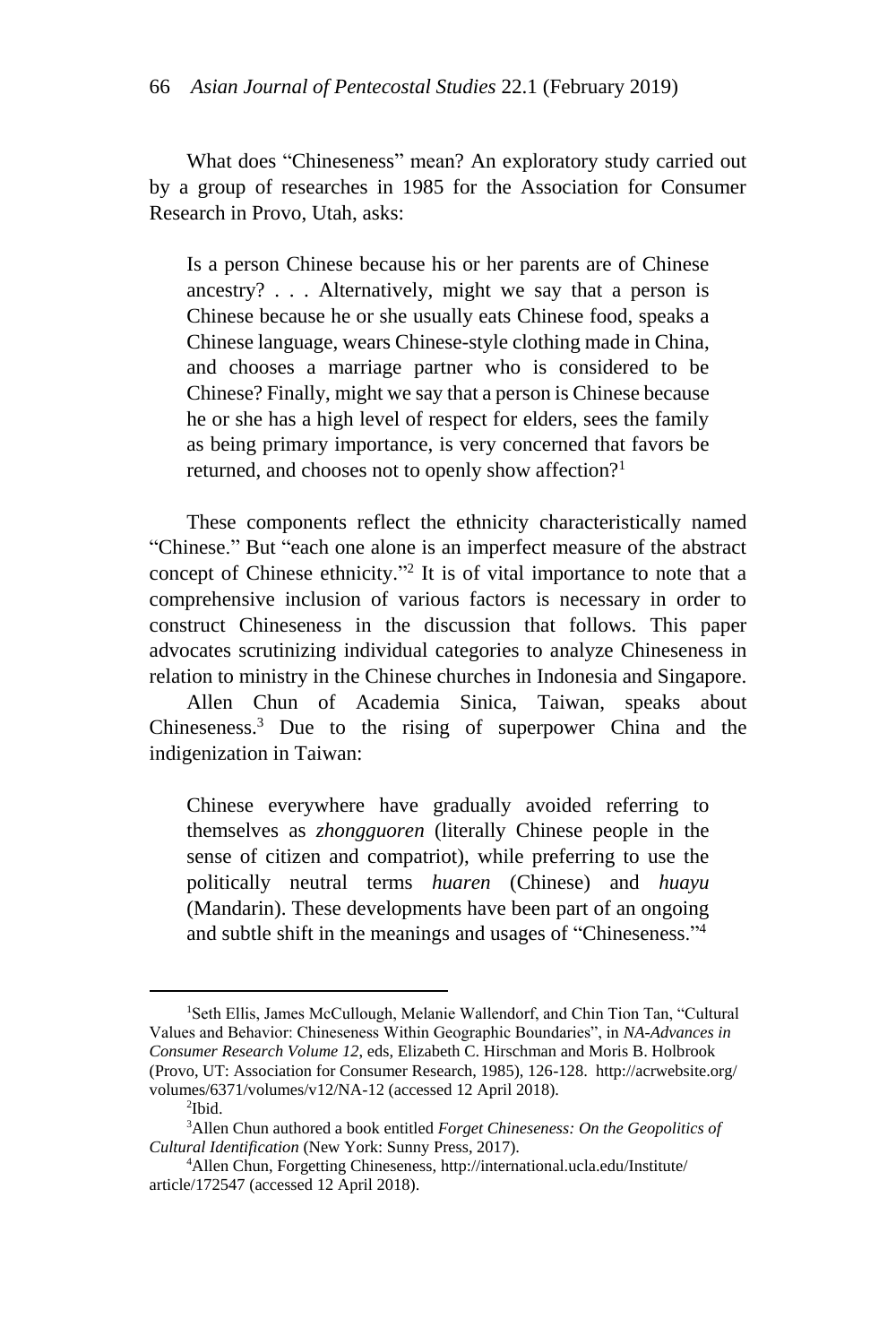Chun points out one critical issue: the preferred use of *huaren* and *huayu* gives birth to the new understanding of Chineseness as a race and a common language. Also the use of *huaren* and *huayu* in a country such as Singapore has become a common measurement for this particular group of people. It distinguishes Chinese from other races and serves as a demarcation between Chinese whose first language is English and Chinese whose first language is Mandarin.<sup>5</sup> Chinese whose first language is English tend to identify themselves as Singaporean with less passionate feelings towards Chinese as a mark of cultural and social identification. Chinese who speak Mandarin prefer to adopt Chinese as a cultural and social tag. Speaking Mandarin, whether at home or in school, has recently become a focus of concern and discussion.<sup>6</sup> This paper notes and incorporates it into the contextualized thinking formulation.

The next term in the title needs clarification "a contextualized (re)thinking." A scientific and theoretical study of Chineseness is not the primary interest of this paper. With aids from these disciplines, this paper advocates strategies to open up discussion to benefit the ministry of the Chinese church and guide it toward a fuller establishment in a local context. Contextualization or doing theology in a local context is the crux of missiological study.<sup>7</sup> Contextualization

<sup>&</sup>lt;sup>5</sup>The language policy of Singapore's education system has shaped the Chinese population into four difference categories, Chinese educated before 1984, English educated before 1984, New Education System bilingualism, New Education System is strong in English. In 1984, the Singapore Ministry of Education implemented a policy that the only Chinese subject taught was Mandarin; all other subjects were taught in English. The change came after the *Report on the Ministry of Education 1978* (also known as the Goh Report which was led by the then Deputy Prime Minister Goh Keng Swee). http://eresources.nlb.gov.sg/history/events/8f0a445f-bbd1-4e5c-8ebe-9461ea61f5de (accessed 12 April 2018).

<sup>6</sup>Singapore local newspaper reports have indicated this alarming concern for government, educators and parents. See Li Li, Chee Lay Tan, Hock Huan Goh. "Home Language shift and its implications for Chinese language teaching in Singapore". *Cogent Education*, 3:1(2016); Ashley Chia, "Mother Tongue proficiency affected", https://www.todayonline.com/singapore/mother-tongue-proficiency-affected-morestudents-speak-english-home (accessed 13 April 2018); Pearl Lee, "Speak your best language at home," http://www.straitstimes.com/singapore/ speak-your-best-language-athome-expert-advises (accessed 13 April 2018).

<sup>7</sup>Cf. Dennis Teague. *Culture: A Missing Link in Missions* (Manila: OMF Literature INC., 1996); Franz-Josef Eilers. *Communication Between Cultures: An Introduction to Intercultural Communication* (Manila: Divine Word Publications, 1992). R. Daniel Shaw, "Beyond Contextualization: Toward a Twenty-first-Century Model for Enabling Mission," *International Bulletin of Missionary Research*, Vol.34, No.4 (October 2010): 208-215.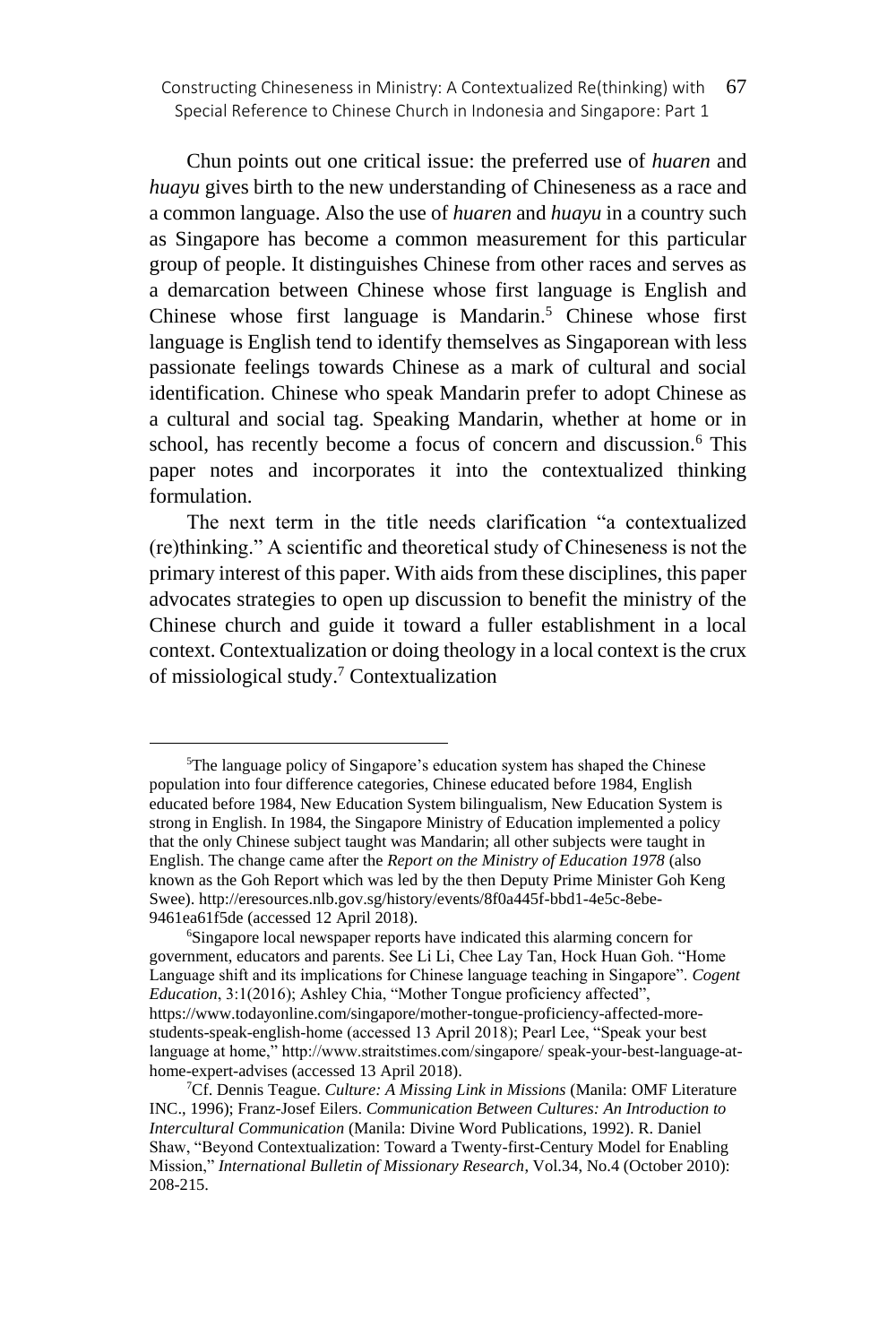attempts to communicate the Gospel in word and deed and to establish the church in ways that make sense to people within their local cultural context, presenting Christianity in such a way that it meets people's deepest needs and penetrates their worldview, thus allowing them to follow Christ and remain within their own culture.<sup>8</sup>

Thus, in this paper, the understanding of contextualized (re)thinking means constructing Chineseness within the Chinese culture, with particular reference to selected categories of the Chinese culture in relation to the Chinese church. How would chosen categories of Chinese culture shape Chinese church ministry? The selection of Chineseness categories relies on the Chinese church in Indonesia and Singapore. This paper will examine the general movements in Indonesian Chinese churches with my personal experiences in Jakarta and Bandung. The Chinese church in Singapore will focus on three churches that started as English speaking churches but later on developed Chinese services. A brief interview with key personnel of these churches presents the demography of the church as well as the reasons that drove the leadership of that era to launch Chinese services.

In conclusion, this paper seeks to point out that Chineseness has been preserved in the Chinese church due to the values of Chineseness. Thus, this paper can establish the ground for future Chinese ministry in the face of current challenges that encircle Indonesia and Singapore.

## **Chineseness: Doing Local Theology: A Methodological Consideration**

Christianity as a movement originated in Jerusalem with a Jewish orientation. The spread of Christianity into the European continent has given itself a different outlook. When we talk about Chineseness in the Chinese church in Indonesia and Singapore, the question of contextualization emerges. To take root in the Chinese church, Christianity has to adapt to a new context. This is not just putting on a new outfit, but intrinsically being transformed to allow Chineseness to integrate into its nature. The essence of the Gospel is not in question, but

<sup>8</sup>Darrel L. Whiteman, "Contextualization: The Theory, the Gap, the Challenge," *International Bulletin of Missionary Research*, vol.21, No.1 (January 1997): 2.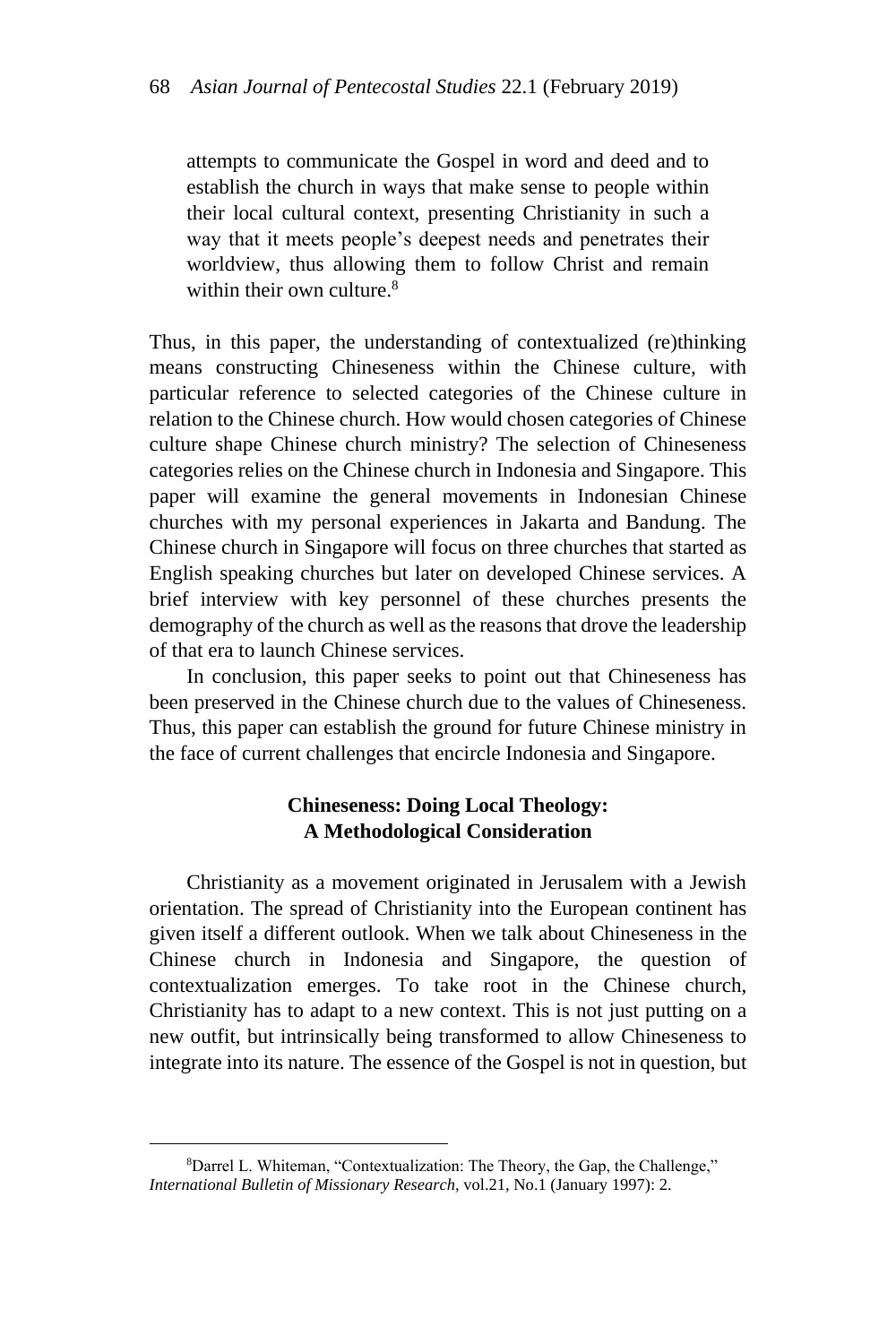the system and structure of Christianity needs to be changed. The change is contextualization.

Contextualization is a process of doing local theology.<sup>9</sup> Paul Richardson in a book review commented on Schreiter's approach:

A major theme of Schreiter's study is that local theology should be contextual . . . Contextual theology begins by analyzing the situation in which the church finds itself, and attempting to see how Christ is presently speaking through that situation. Local theology flows from the dynamic interaction of gospel, church, and culture.<sup>10</sup>

This paper suggests that, according to Schreiter's analysis, in the process of contextualization, culture is an essential player in the dynamic interaction between the three. Therefore, constructing Chineseness involves identifying and extracting the essence of Chinese culture.

Chinese culture has become the issue of academic study.<sup>11</sup> And what is the relationship between the global culture and Chinese culture? Schreiter points out that "(as Arjun Appadurai argue) that the global culture is not a culture in a true sense. Rather, elements from one culture are universalized and are then received and integrated into local culture in a variety of different ways."<sup>12</sup> Theorists say that local culture is being amplified through the process of globalization. The genuine ingredients of local culture are life-transforming by nature. These ingredients will not wither away, and will magnify the culture's dynamic and inner strengths through the acceptance by another cultural recipient. That recipient will then transform these unique characteristics of that local culture into a dominant principle that carries the essence of that local culture and becomes an essence of the global culture.

Chineseness is thus a process of transforming local culture into the state of global culture which can be identified by analyzing the characteristics of local culture. The globalization of the local culture

<sup>9</sup>Robert J. Schreiter, *Constructing Local Theologies* (London: SCM, 1985); (Maryknoll, New York: Orbis Books, 1985, 2015).

<sup>10</sup>Paul Richardson, "Book Reviews," *Melanesian Journal of Theology* 1- 2(1985):212-213.

<sup>11</sup>For example Miikka Ruokanen and Paulos Huang, ed. *Christianity and Chinese Culture* (Grand Rapids, Michigan; Cambridge, UK: Eerdmans, 2010).

<sup>&</sup>lt;sup>12</sup>Robert J. Schreiter, "Christian Theology between the Global and the Local," *Theological Education* Vol.29, No.2 (Spring 1993): 115.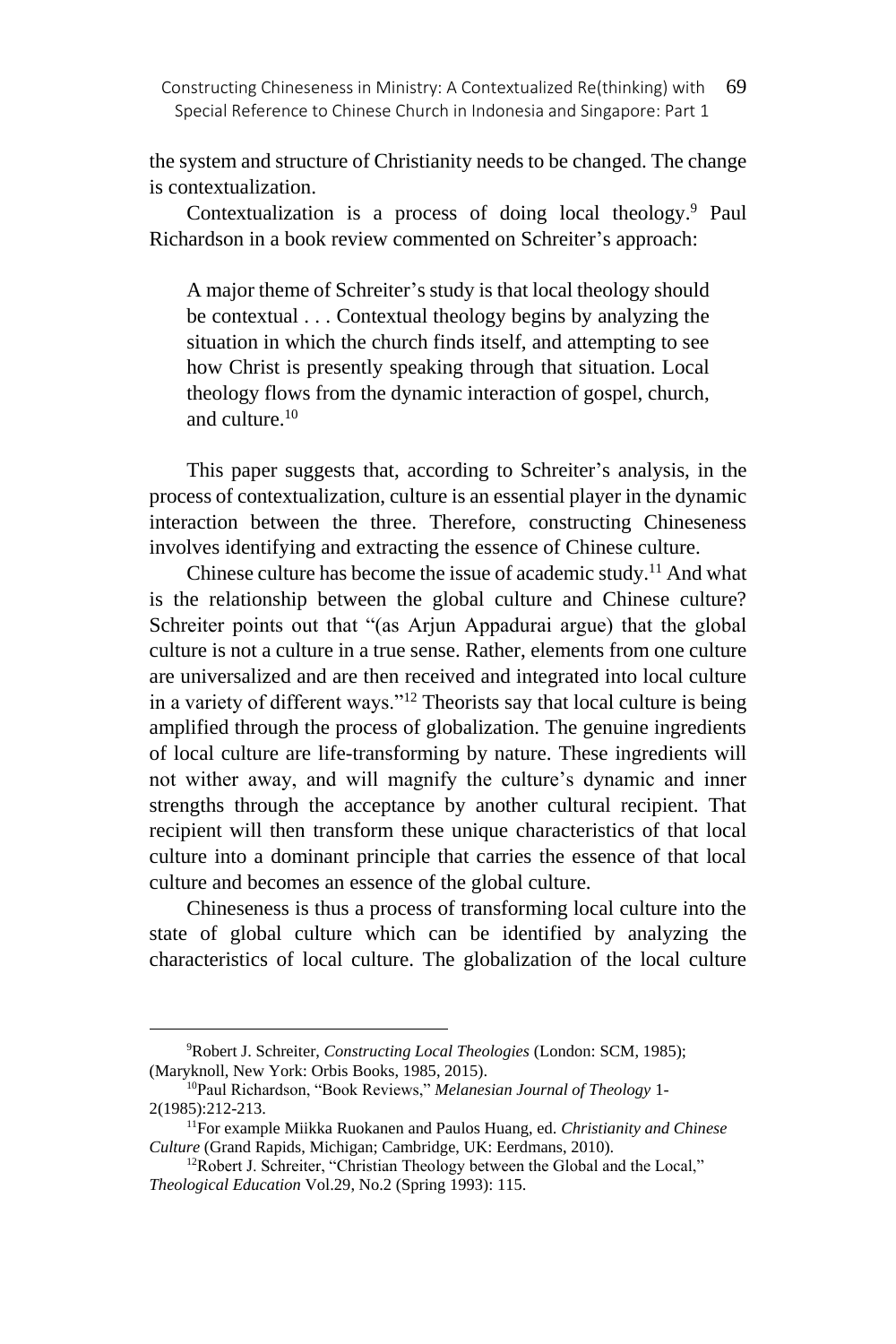indicates what the local provides and what the global does not.<sup>13</sup> This is the persistence of the local culture.

Theorists suggest that ethnic communities provide three things that are often lacking in majority or dominant cultures. These are: "a sense of belonging or identity, a source of moral authority for guidance in life, and a framework of meaning to explain life's events."<sup>14</sup> According to the analysis of the theorists from non-Chinese cultural backgrounds, Chineseness in the Chinese culture can be extracted through the global understanding of Chineseness.<sup>15</sup> It is thus argued in this paper, the understanding and constructing of Chineseness may depend on resources provided by the non-Chinese scholars.

#### **From Mapping to Constructing: (Re)thinking Hoon's Model<sup>16</sup>**

Chang Yau Hoon has published several articles on the issues relating to Christian/Chinese Christian in Indonesia.<sup>17</sup> Hoon's paradigm is a model for constructing Chineseness of the Christian church in Indonesia, and may suggest a workable solution for the constructing of Chineseness in Singapore also.

<sup>&</sup>lt;sup>13</sup>Schreiter, "Christian Theology between the Global and the Local," 116.

<sup>&</sup>lt;sup>14</sup>Cited in Schreiter, "Christian Theology between the Global and the Local,"116.

<sup>&</sup>lt;sup>15</sup>Allen Chun commented in a seminar that "most of the Chinese Sinologists in the previous generation were trained in English and Western studies, more than in Chinese or China studies. . . . The fact . . . says much about the power of 'identity' and more precisely the ethnic stratification that ultimately drives academia." http://international.ucla.edu/institute/article/172547 (accessed 16 April 2018).

<sup>&</sup>lt;sup>16</sup>Chang Yau Hoon is currently working at the University of Brunei Darussalam as the Director for the Centre for Advanced Research and Associate Professor of Anthropology at the Institute of Asian Studies. He was the Assistant Professor of Asian Studies at the School of Social Sciences at the Singapore Management University. His doctoral dissertation "*Reconceptualizing Ethnic Chinese Identity in Post-Suharto Indonesia*" had won him a Doctor of Philosophy with distinction from the University of Western Australia in 2006.

<sup>&</sup>lt;sup>17</sup>Chang Yau Hoon, "Between Hybridity and Identity: Chineseness as a Cultural Resource in Indonesia," Working Paper No.2. *Institute of Asian Studies* (2017); "Mapping 'Chinese' Christian School in Indonesia: Ethnicity, Class and Religion," *Asia Pacific Education Review* Vol.12 Issue3 (2010): 403-411; "Mapping Chineseness on the landscape of Christian Churches in Indonesia," *Asian Ethnicity* 17(2)(2016):228-247; "Religious Aspiration among Urban Christians in Contemporary Indonesia," *International Sociology* 31(4)(2016):413-431; Jeaney Yip, Hoon Chang Yau, "To Build a Generation of Stars": Megachurch Identity, Religion and Modernity in Indonesia," *South East Asia Research* Vol.24 Issue 4 (2016):477-491. Also Hoon Chang Yau. *Chinese Identity in Post-Suharto Indonesia* (Brighton, UK: Sussex Academic Press, 2011).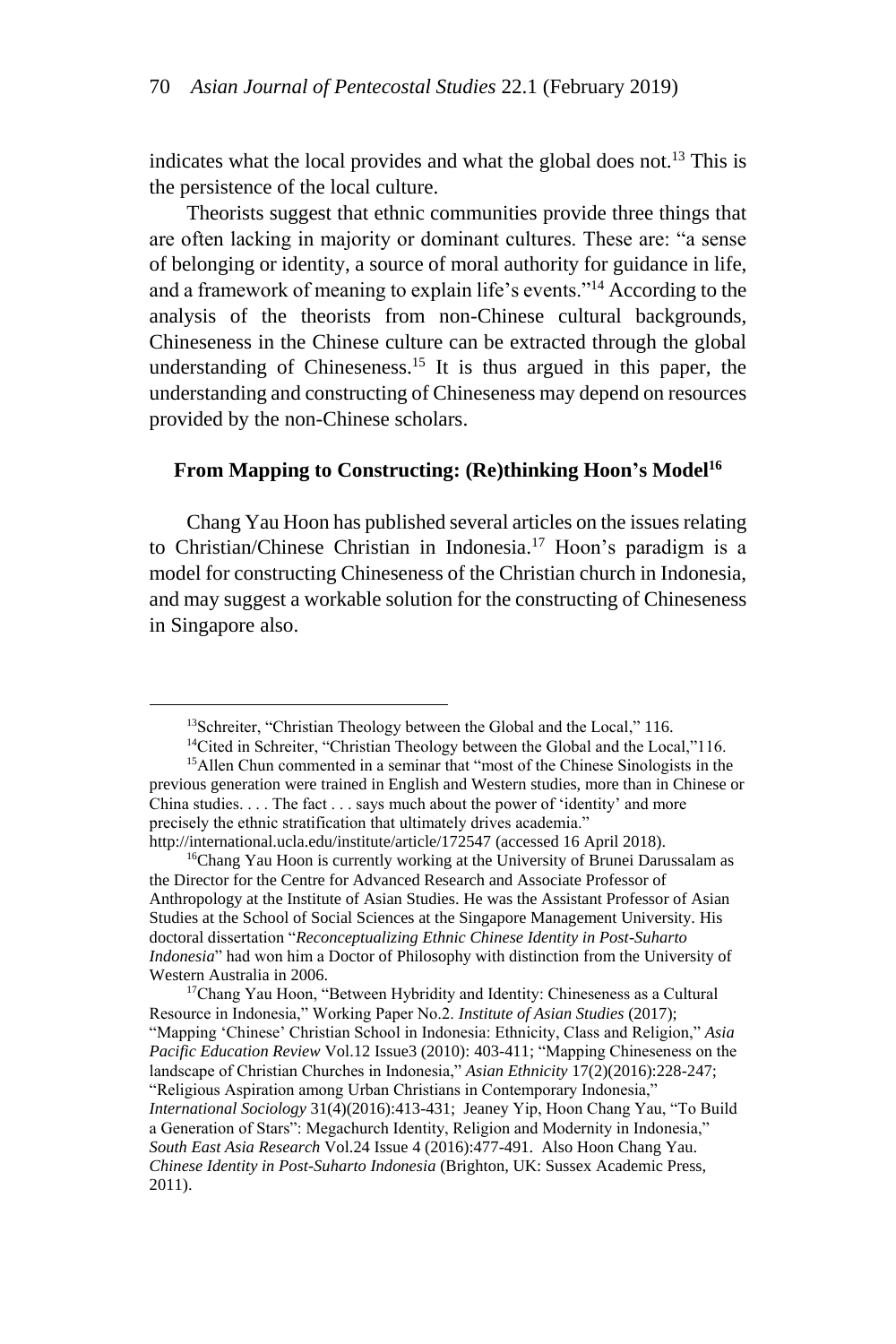Hoon discusses and defines Chineseness in Indonesia involved in the division of two different classes of Chinese, according to scholars, the China-oriented *totok* (China-born, pure blood), and the acculturated Peranakan (locally born or mixed blood).<sup>18</sup> Another socio-cultural distinction accounts for the *totok* and *Peranakan*: "a *totok* refers to those Chinese who had a Chinese-oriented upbringing and who use Chinese as the medium of communication even though they were born in Indonesia. *Peranakan* refers not only to the Chinese with mixed ancestry, but also to those pure-blood local-born Chinese who cannot speak Chinese at all."<sup>19</sup> The distinctions are based on if one can speak Chinese/Mandarin. In some cases this may include different dialects such as Hokkien (*Fujian*), Cantonese (*Guangdong*), Teochew (*Chaozhou*), Hakka (*Kejia*) *et cetera*. The issue of fluency in speaking Chinese/Mandarin has also become an issue for the education system and Chineseness in Singapore, which will be discussed later. During the New Order period (1966-1998) under Suharto's era, assimilation policy is the overall riding ideology that binds the nation together. $20$  Under such circumstance, learning and speaking Chinese is a challenge. Hoon's research details the impact of the New Order, and suggests that Chineseness had become a mark that the Chinese were tried to hide under the assimilation policy. In the same period, Chineseness became an open target for local Indonesia.<sup>21</sup> With this negative experience during the New Order policy period, Chineseness did not contribute to nation-building on the one hand, and also did not help in the development of the Chinese Christian church on the other hand.<sup>22</sup> Only after the Suharto's regime were Chinese and

<sup>20</sup>Suharto's New Order saw the era where the ethnic Chinese had been given the privilege to expand the nation's economy, but were marginalized and discriminated against in all social spheres, including culture and language. Cf. Chang Yau Hoon, "Reconceptualising Ethnic Chinese Identity in Post-Suharto Indonesia." Also, Ian James Storey, "Indonesia's China Policy in the New Order and Beyond: Problems and Prospects," *Contemporary Southeast Asia* Vol.22, No.1 (April 2000):145-174; Muhammah Cohen, "Happy to be Chinese in Indonesia," Asia Times Online 20 October 2011 http://www.mu.edu.sg/sites/default/files/smu/news\_room/smu\_in\_the\_news/sou rces/ATO\_20111020\_1.pdf (accessed 19 April 2018); Sarah Turner, "Setting the scene speaking out: Chinese Indonesia after Suharto," *Asian Ethnicity* 4:3(2003):337-352.

<sup>21</sup>Chang Yau Hoon, "Ethnic Chinese Identity in Post-Suharto Indonesia," 100-101.

<sup>22</sup>Luciana Sani Kosasih, "Chinese Indonesia: Stereotyping, Discrimination and Anti-Chinese Violence in the context of Structural Changes up to May 1998 Riots" (MA Thesis, Utrecht University, 2010). Kosasih discussed in details on the assimilation policy

<sup>&</sup>lt;sup>18</sup>Chang Yau Hoon, "Reconceptualising Ethnic Chinese Identity in Post-Suharto Indonesia" (PhD. Thesis, University of Western Australia, 2006), 5.

<sup>&</sup>lt;sup>19</sup>Chang Yau Hoon, "Reconceptualising Ethnic Chinese Identity in Post-Suharto Indonesia", 7. Also cf. Chang Yau Hoon, "Mapping Chineseness on the landscape of Christian churches in Indonesia," *Asian Ethnicity* 17:2 (2016): 4.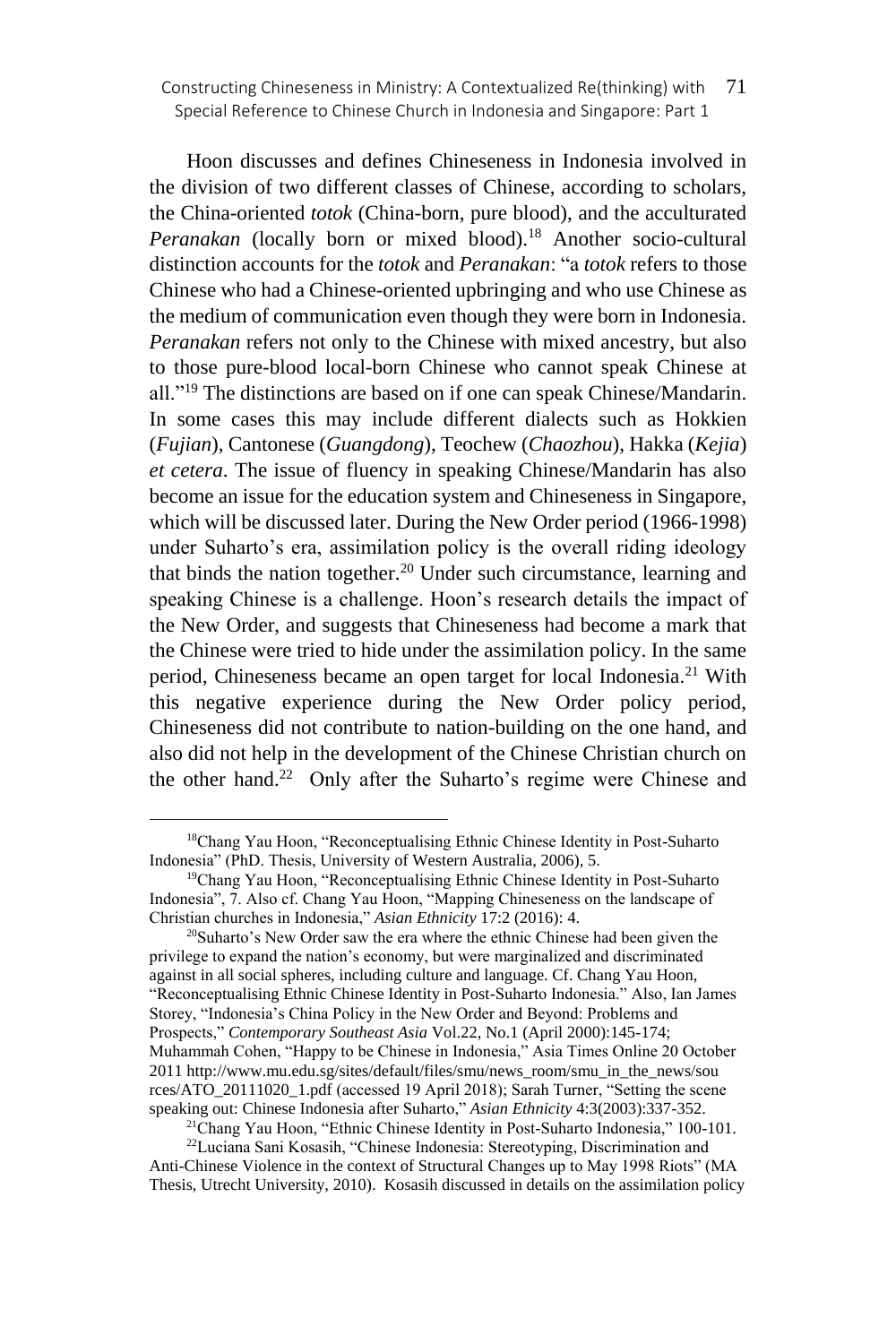Chineseness given the opportunity to re-emerge in the nation-building process.<sup>23</sup> With the openness of the successive presidents, the legal status of Chineseness and Mandarin were reaffirmed. Chinese New Year celebrations were allowed and later declared as a national holiday by the late President Abdurrahman Wahid and then President Megawati Sukarnoputri.<sup>24</sup> Learning and speaking Mandarin, forbidden under the New Order policy, was reintroduced to the community by the openminded Presidents succeeding Suharto.<sup>25</sup> Hoon's research points out that "most of the Chinese-language presses in Indonesia have an objective of reviving and promoting Chinese language and culture, and preventing these from vanishing from Indonesia." <sup>26</sup> Therefore, it is the task of the Indonesia Chinese, whether *totok* or *Peranakan*, to preserve the Chineseness by engaging with issues encompass culture, language, and moral values. Yet it is still vital for the Indonesian Chinese to be involved in nation-building under the directive of the Pancasila, the State Philosophy.<sup>27</sup>

<sup>24</sup>Eng Goan Oei, "Chinese-Indonesians free to celebrate the Lunar New Year," Global Indonesian Voices, 1 February 2014, http://www.globalindonesianvoices.com/11272/the-thinker-chinese-indonesian-free-tocelebrate-the -lunar-new-year**/** (accessed 19 April 2018). Also, Chang Yau Hoon, "More

<sup>25</sup>Journalist report by Michelle Tsai, "Indonesia Learns Chinese: A once banned language makes a comeback," *Foreign Policy* 20 May 2010 http://foreignpolicy.com/ 2010/05/20/indonesia-learns-chinese**/** (accessed 20 April 2018). Also, Charlotte Setijadi, "Ethnic Chinese in Contemporary Indonesia: Changing Identity Politics and the Paradox of Sinification," Yusof Ishak Institute, *ISEAS Perspective* No.12 (17 March 2016):1-11.

<sup>26</sup>Chang Yau Hoon, "Ethnic Chinese Identity in Post-Suharto Indonesia," 246. "Resinicisation" is a concept among those who advocate the necessity to learn Chinese and rejuvenate the Chinese culture for the next generation *totok*. See also Charlotte Setijadi, "Ethnic Chinese in Contemporary Indonesia," 3; Johanes Herlijanto, "What does Indonesia's Pribumi Elite Think of Ethnic Chinese Today?," Yusof Ishak Institute, *ISEAS Perspective* No.32 (14 June 2016):1-9.

<sup>27</sup>Pancasila, five principles, are the philosophy of the state of Indonesia. They are: belief in the one and only God, just and civilized humanity, the unity of Indonesia, democracy guided by the inner wisdom in the unanimity arising out of deliberations amongst representatives, and, social justice for the whole of the people of Indonesia. Details of the Pancasila cf. Embassy of the Republic of Indonesia, http://www.indonezia.ro/republic.htm (accessed 20 April 2018).

and the impact of it on the ethnic Chinese. Cf. Amanda Walujono, "The Discrimination of the Ethnic Chinese in Indonesia and Perceptions of Nationality" (Scripps Senior Theses, Scripps College, 2014).

<sup>23</sup>In 1998, President Habibie passed legislation to eliminate the term *pribumi* and non-*pribumi*. In 2000, President Abdurrahman Wahid recalled the legislation forbidding the practice of Chinese culture and use of Mandarin Chinese in public. In 2002, Megawati Sukarnoputri declared Chinese New Year a national holiday.

Than A Cultural Celebration: The Politics of Chinese New Year in Post-Suharto Indonesia," *Chinese Southern Diaspora Studies* 3(2009):90-105.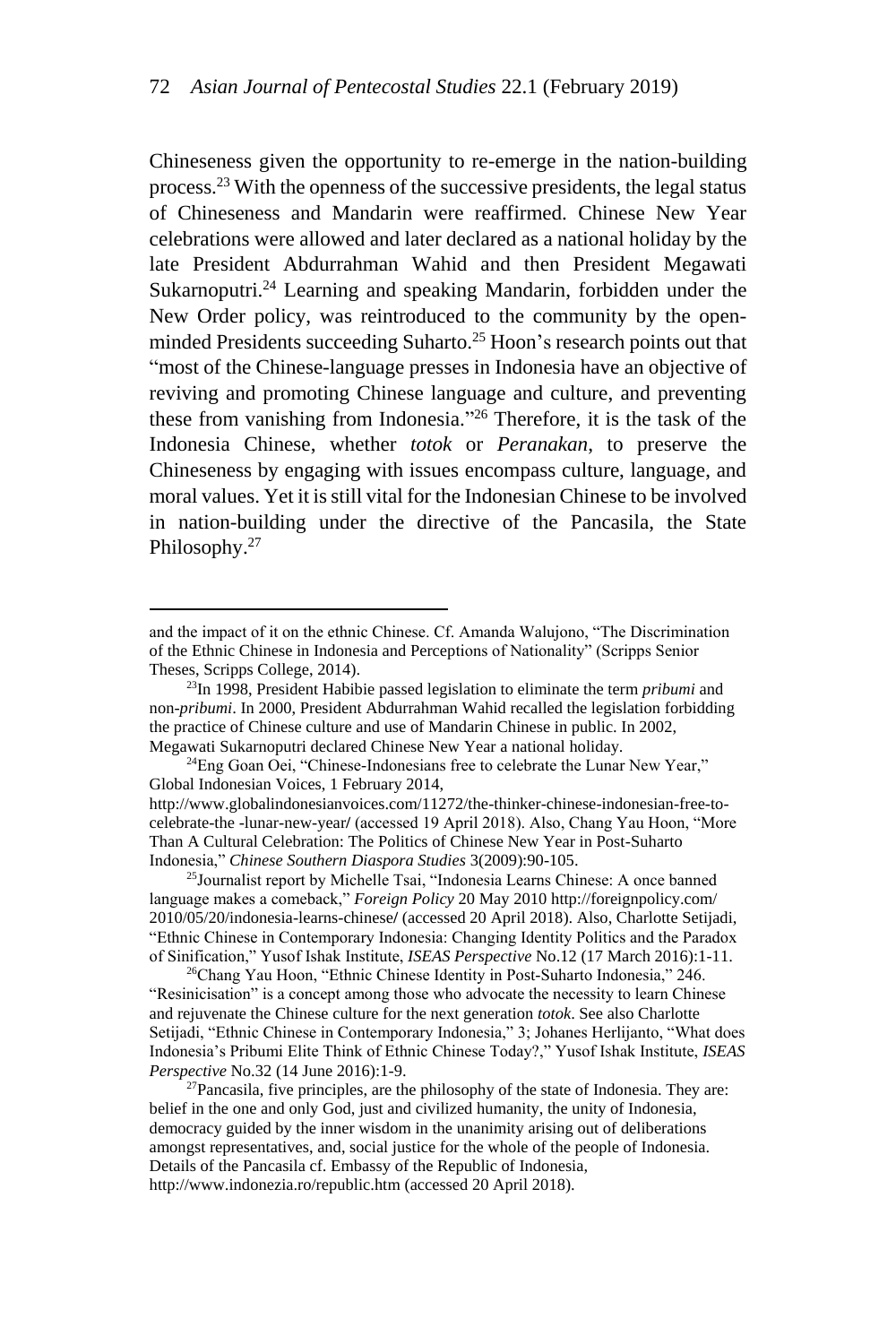What can be learned from Hoon's model? In an interview with Dora Yip on December 2, 2013, Hoon revealed the triggering factor on his search of Chineseness.<sup>28</sup> He had had a unique experience when he visited friends in Indonesia. He highlighted this experience:

. . . a three-week holiday to Indonesia, where he stayed at a Chinese Indonesian friend's family home, raised many questions. The family identified themselves as Chinese yet they ate Indonesian food, spoke Bahasa Indonesia, dressed like their city-dwelling *pribumi* (native Indonesians) counterparts, and didn't have any identifying ethnic features in their house, like ancestral altars<sup>29</sup>

What does Chineseness mean for these people? Hoon identified Chineseness by mapping the routes taken by the *totok* and *Peranakan* in relationship to ethnicity, religion, language, and culture under the New Order and Post-Suharto eras. His published papers are indispensable along with his ability to speak fluent Mandarin and Bahasa Indonesia.<sup>30</sup> Hoon suggests that "an in-depth ethnography that investigates the *habitus* of Chinese Christians and churches" is one of the foci of study."<sup>31</sup> This paper would like to look into the language spoken and the celebration of festivals as the marks of Chineseness as reflected in Indonesia.

Speaking Mandarin and Chinese dialects carry a tag of Chineseness. Naomi Dowdy, the former Senior Pastor of Trinity Christian Centre (TCC) in Singapore and the chancellor of TCA College, says language stands out as an important issue that crystalized the formation of the Chinese service at  $TCC$ .<sup>32</sup> The vision for kingdom ministry and existing need of the then TCC while worshipping at World Trade Centre drove Dowdy to launched a Chinese service.<sup>33</sup> She preached in English and her secretary, Pastor Patsy Wong, interpreted the sermon into Mandarin. Chinese and other dialect services continued into the nineties. The

<sup>28</sup>Dora Yip, "Finding One's Identity in a Globalised World," *Asian Scientists* (2 December 2013), https://www.asianscientist.com/2013/12/features/hoon-chang-yau-smufinding-ones-identity-in-aglobalized-world-2013**/** (accessed 20 April 2018).

 $^{29}$ Ibid.

 $\rm{^{30}Ibid.}$ 

<sup>31</sup>Chang Yau Hoon, "Mapping Chineseness on the Landscape of Christian churches in Indonesia," 14.

<sup>32</sup>Interview with Naomi Dowdy, 4 May 2018.

<sup>&</sup>lt;sup>33</sup>The launching of Chinese service at TCC will be elaborated under Trinity Christian Centre in Part 2 of this article.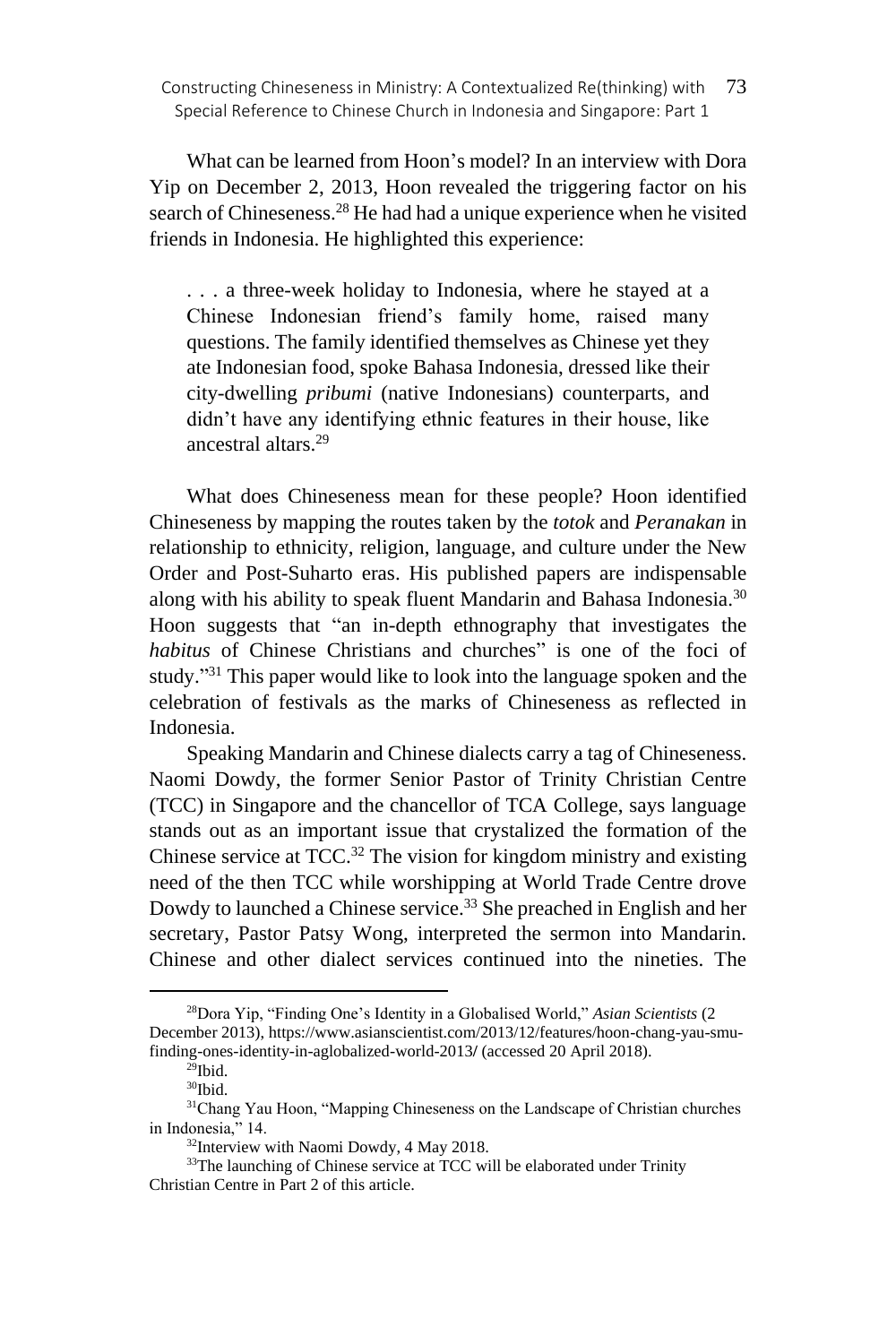demography of the congregation clearly indicated that Mandarin speaking Chinese were better served within their comfortable language environment.

Besides language, Chinese décor is an important ingredient to construct Chineseness. There is an interesting research on Chineseness with Chinese décor. James Beattie in his article quoted Brian Moloughney's comments: "Elements of Chineseness are part of everyone's lives in New Zealand, not just those who are ethnically Chinese." <sup>34</sup> In New Zealand, Chineseness and gardens have been closely connected.<sup>35</sup> As an example, Beattie names the pavilion in front of his study the Gentleman Pavilion because it was surrounded by bamboo planted by the philosopher Wang Yangming.<sup>36</sup> His naming associates the bamboo with four qualities connected with gentleman: virtue, appropriateness, appropriate action and upright demeanour.<sup>37</sup> Thus by naming a place of the garden, the Chineseness is being translated and exported into a scenery illustrates vividly ethical values embedded in the design of the garden. This is one plausible way of constructing Chineseness through the activities of socio-cultural-anthropological endeavors.

In Hoon's mapping paradigm, what is the Chineseness of the *totok* and *peranakan*? Hoon argues that "Gereja Kristus Ketapang (GKK, Church of Christ in Ketapang) is a church with *peranakan* Chineseness, and although the church does not have any Mandarin ministry and almost none of its members speak Chinese, the Chineseness of GKK is 'still thick and dominant."<sup>38</sup> Hoon concludes, "Chineseness is not defined by cultural resources such as language ability, but by the *habitus* of being Chinese."<sup>39</sup> Consistent with what Hoon has discussed in his research on Indonesian Chinese, whether *totok* or *peranakan*, Chineseness is embedded in the blood of a Chinese. It is an issue of race.<sup>40</sup> To construct

<sup>34</sup>James Beattie, "Growing Chinese Influences in New Zealand: Chinese Gardens, Identity and Meaning," *New Zealand Journal of Asian Studies* 9, 1 (June 2007): 38.

 $35$ Ibid.

<sup>&</sup>lt;sup>36</sup>Ibid., 43.

<sup>37</sup>Ibid.

<sup>38</sup>Chang Yau Hoon, "Mapping Chineseness on the landscape of Christian churches in Indonesia," 5.

<sup>39</sup>Ibid.

<sup>40</sup>In his research, Turner traces the Chineseness in the American poetry. Please cf. Anastasia Wright Turner, "Orienting Traces: (Re)viewing Chineseness in Modern American Poetry" (PhD Dissertation, University of Georgia, 2010). A research carried out by a group of researchers proved that cultural values and behavior associated with the ethnic identity of one culture may be exhibited by a substantial portion of the population of another culture. See Seth Ellis, James McCullough, Melanie Wallendorf, and Chin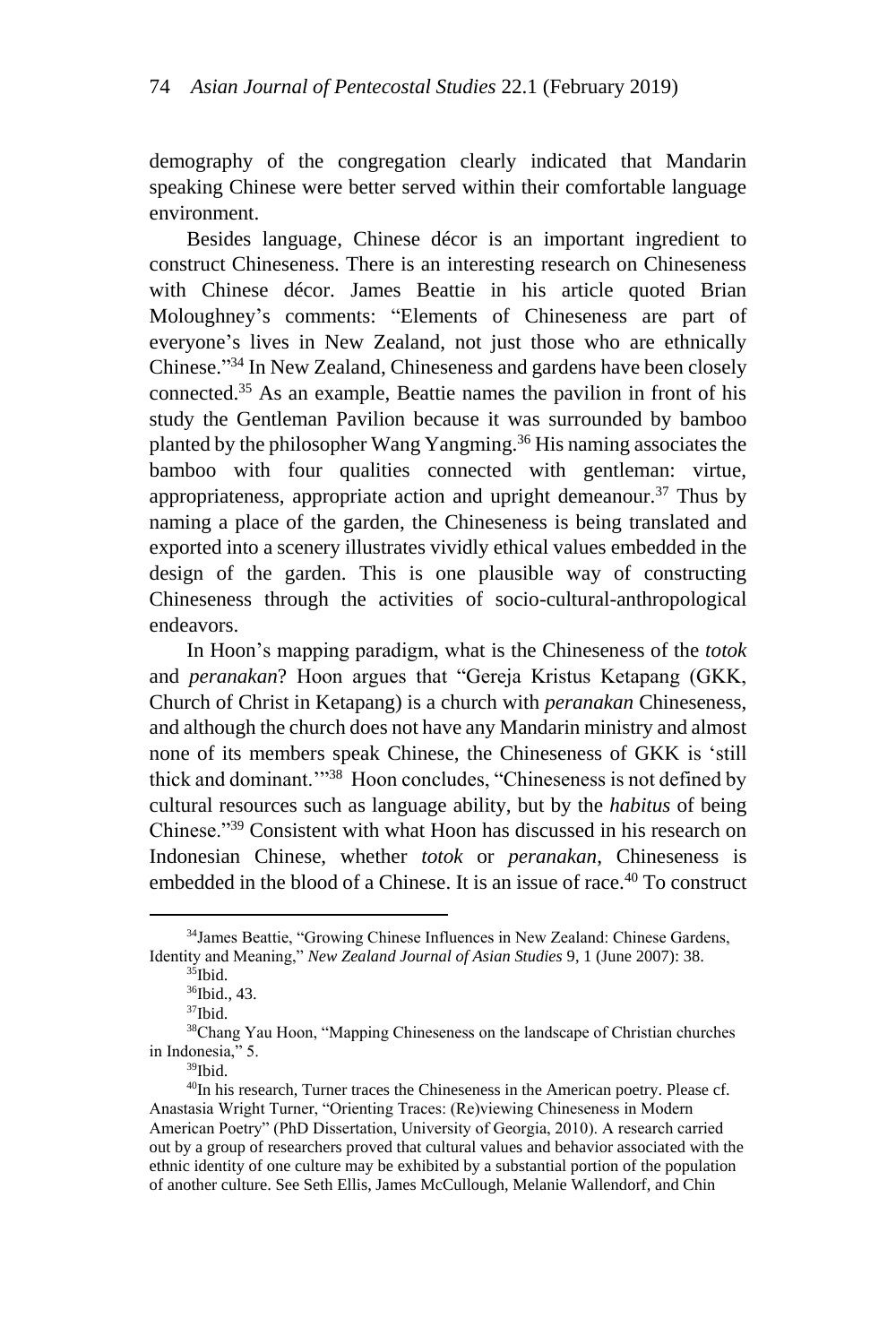Chineseness with reference to the Chinese community, whether a minority in society or a majority ethnic group in a nation, the *habitus* of being Chinese is the essential factor from which the process of mapping and constructing begins.

### **Constructing Chineseness in Ministry in Indonesia**

In 2010, Indonesia stood as the world's fourth most populous country after China, India and the United States, with 237.6 million people.<sup>41</sup> "Chinese" Indonesians are an ambiguous issue to define.<sup>42</sup> Aris Ananta, Evi Nurvidya Arifin and Bakhtiar note that "there is no consensus on who constitute Chinese Indonesians, making it challenging to determine accurate statistics."<sup>43</sup> Coppel noted that the 2010 census asked all respondents to identify with just one ethnic group. "Mixed marriages, geographical mobility, and intercultural interaction make this (identification of ethnicity) increasingly difficult."<sup>44</sup> As Hoon mentioned, *totok* and *Peranakan* are two groups of Chinese Indonesians.

Tion Tan ,"Cultural Values and Behavior: Chineseness Within Geographic Boundaries", in NA - *Advances in Consumer Research* Volume 12, eds. Elizabeth C. Hirschman and Moris B. Holbrook(Provo, UT : Association for Consumer Research, 1985), 126-128. Also, Qijun Han, "Negotiated 'Chineseness' and Divided Loyalties: My American Grandson," *Critical Arts*, 31:6 (2018): 59-75; Rosana Pinheiro-Machado, "The Power of Chineseness: Flexible Taiwanese Identities amidst Times of Change in Asia and Latin America," *The Journal of Latin American and Caribbean Anthropology* Vol.23, No.1 (2018): 56-73; Jinling Li, "Chineseness as a Moving Target: Changing Infrastructures of the Chinese Diaspora in the Netherlands" (PhD dissertation, Tilburg University, 2016). There is an interesting study by Guanglun Michael Mu, "Chinese Australians' Chineseness and their mathematics achievement: The role of Habitus," *The Australian Educational Researcher* Vol.41, Issue 5(November 2014):585-602.

<sup>41</sup>Aris Ananta, Evi Nurvidya Arifin, M. Sairi Hasbullah, Nur Budi Handayani and Agus Pramono, *Demography of Indonesia's Ethnicity* (Singapore: Institute of Southeast Asian Studies, 2015), 1. It is very difficult to get accurate statistics of the population of Indonesia, as scholars noted. Aris Ananta and the group have done us all a great service. Cf. Charles A. Coppel, "Reassessing Assumptions about Chinese Indonesians," http://indonesiaat melbourne.unimelb.edu.au/reassessing-assumptions-about-chineseindonesians**/** (accessed 18 May 2018).

<sup>&</sup>lt;sup>42</sup>Gregory S. Urban, "The Eternal Newcomer: Chinese Indonesian Identity from Indonesia to the United States," *LUX: A Journal of Transdisciplinary Writing and Research from Claremont Graduate University* Vol.3, Issue 1, Article 19 (2013):1-11, http://scholarship.claremont.edu/lux/vol3/iss1/19 (accessed 18 May 2018). Also, Coppel, "Reassessing Assumptions about Chinese Indonesians."

<sup>43</sup>Aris Ananta, Bakhtiar and Evi Nurvidya Arifin, "Chinese Indonesians in Indonesia and the Province of Riau Archipelago: A Demographic Analysis", in *Ethnic Chinese in Contemporary Indonesia*, ed. by Leo Suryadinata (Singapore: Institute of Southeast Asian Studies, 2008), 17.

<sup>44</sup>Coppel, "Reassessing Assumptions about Chinese Indonesians."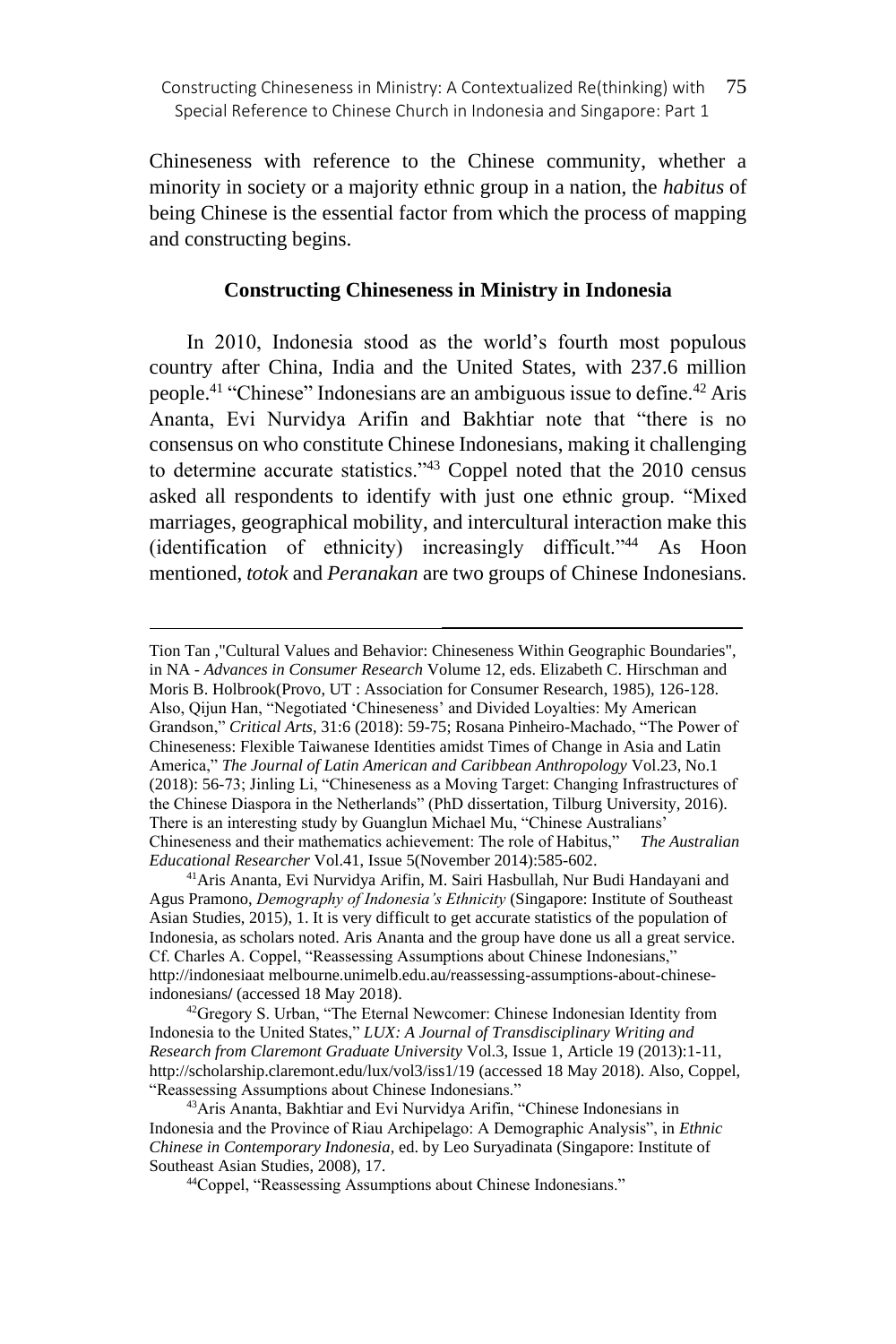There may be more variants as various factors intersecting one another. Researchers suggest, based on the 2000 and 2010 censuses, that the Chinese population is 1.2 percent of the total population of Indonesia or 2.83 million ethnic Chinese in number.<sup>45</sup> According to the 2000 census, 35.09 percent of Chinese Indonesians throughout Indonesia are Christian.<sup>46</sup> With this size of Christian population, what is the landscape of Christian churches in Indonesia? How would Chineseness contribute to the ministry of Chinese churches in Indonesia?

Hoon has done a thorough analysis of the issue in "Mapping Chineseness on the landscape of Christian churches in Indonesia."<sup>47</sup> In his paper, Hoon sketches the historical background of the Christian church in Indonesia, both before the New Order and after the 1998 anti-Chinese riots. Under the criticism of Chinese Indonesians, some Chinese churches have inculcated Chineseness

through teaching Mandarin in Sunday school, delivering bilingual sermons in Indonesian and Mandarin, and maintain transnational ties with Chinese churches in Taiwan, Singapore, and Malaysia. In this manner, these churches have been able to nourish and renew their Chineseness as well as to imagine themselves as part of a transnational, global network of Chinese churches.<sup>48</sup>

Speaking Mandarin is an important tag for expressing Chineseness: language is a mark of ethnicity.<sup>49</sup> Zane Goebel discusses "Language, Class, and Ethnicity in Indonesia"<sup>50</sup> and concludes, ". . . that institutional

<sup>45</sup>Ibid. Cf. Evi Nurvidya Arifin, M. Sairi Hasbullah, Agus Pramono, "Chinese Indonesians: How Many, who and where?" *Asian Ethnicity* Vol.18, Issue 3 (2016):310- 329.

<sup>46</sup>Aris Ananta, Bakhtiar and Evi Nurvidya Arifin, "Chinese Indonesians in Indonesia and the Province of Riau Archipelago: A Demographic Analysis", 30.

<sup>47</sup>Chang Yau Hoon, "Mapping Chineseness on the landscape of Christian churches in Indonesia," *Asian Ethnicity* 17(2) (2016): 228-247.

<sup>48</sup>Ibid., 2.

<sup>49</sup>However, academic research has sometimes proved otherwise. Paul Lamy in his dissertation authenticates the presupposition that "the association between bilingualism and ethnic identity is not strong, and that it varies from one mother tongue group to the other . . . that with intergroup contact and demographic context held constant, the relationship between bilingualism and ethnic identity is extremely weak." Cf. "Language and Ethnicity: A Study of Bilingualism, Ethnic Identity, and Ethnic Attitudes; (PhD Dissertation, McMaster University, 1976).

<sup>50</sup>Zane Goebel, "Language, Class, and Ethnicity in Indonesia," *Bijdragen tot de Taal-, Land- en Volkenkunde (BKI)* 164-1 (2008):69-101.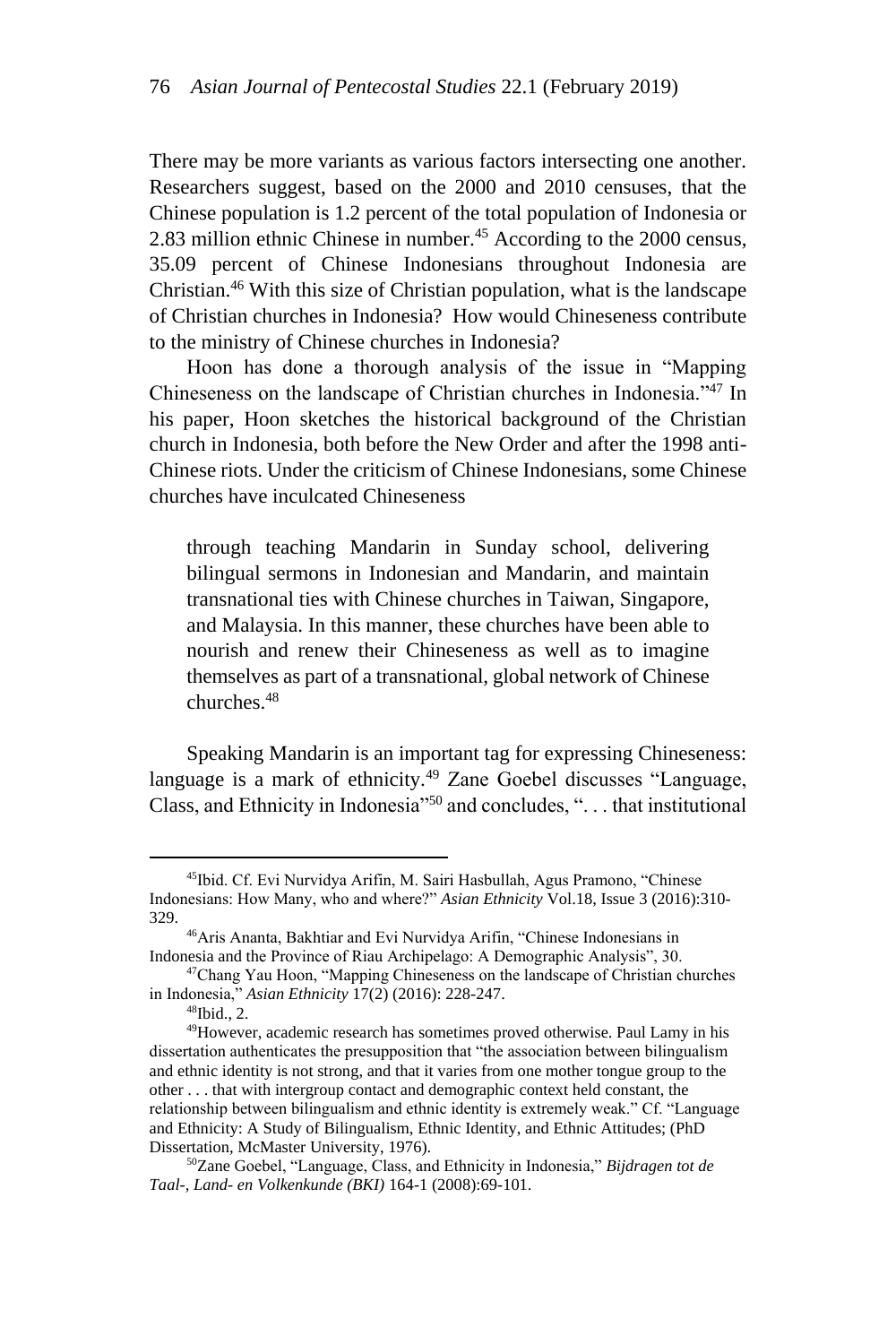activities have helped-often unintentionally-to associate region with language to the extent that both are equated with ethnicity or ethnic identity, (and) these associations do not fully account for the patterns of language use at local level."<sup>51</sup> The reality of the demography of language is people are associated with the bigger community where the dominant language is spoken. The interesting socio-linguistic environment helps to shape people in that community; learning the commonly spoken language fosters a closer relationship, and to have privileges in commercial transactions in the most acceptable means.<sup>52</sup> On speaking the dominant language, Goebel suggests "the process of attaching cultural value to linguistic forms is dependent on individuals' access to or participation in speech chains and the demographic makeup of those involved in these speech chains."<sup>53</sup> In Indonesia, *totok* and *Peranakan* are in one way or another encouraged to speak Bahasa Indonesia to forge their identity as Indonesian. With this understanding, speaking Mandarin and learning Chinese culture plays an important part in formulating the Chineseness of the Chinese.

What has the Chinese church in Indonesia done to achieve the goal of constructing Chineseness with reference to the ministry? It is not possible to speak of Chineseness as it is in China. The social demography has shaped Chineseness and made it adaptable to the Indonesian nationbuilding program. We are therefore constructing a contextualized Chineseness in the Chinese church. Having said that, contextualization is an intricate process in which a culture is translated into another culture without losing the essence of that incoming culture. Scholars argue that "there never was a development toward a 'truly contextual Chinese Christianity, although, 'a Chinese ethnic identity cannot be concealed, and ethnicity remains a very important factor in Indonesia society'."<sup>54</sup> Therefore, it is not a question of contextual Chinese Christianity, but Chineseness which consists of ethnicity as the crux of contextualization. The outward expression of ethnicity involves culture and language. Lambert points out that ethnolinguistic privileges are the factors that

<sup>51</sup>Ibid., 69.

<sup>&</sup>lt;sup>52</sup>Researchers suggest the additive bilingualism is the theory explains the said phenomenon. Cf. William E. Lambert, "Cognitive, Attitudinal and Social Consequences of Bilingualism," cited in A. Mani & S. Gopinathan, "Changes in Tamil Language Acquisition and Usage in Singapore: A Case of Subtractive Bilingualism," *Asian Journal of Social Science* 11(1) (1983): 105-106.

<sup>53</sup>Goebel, "Language, Class, and Ethnicity in Indonesia," 71.

<sup>54</sup>Chang Yau Hoon, "Mapping Chineseness on the landscape of Christian churches in Indonesia," 1-2.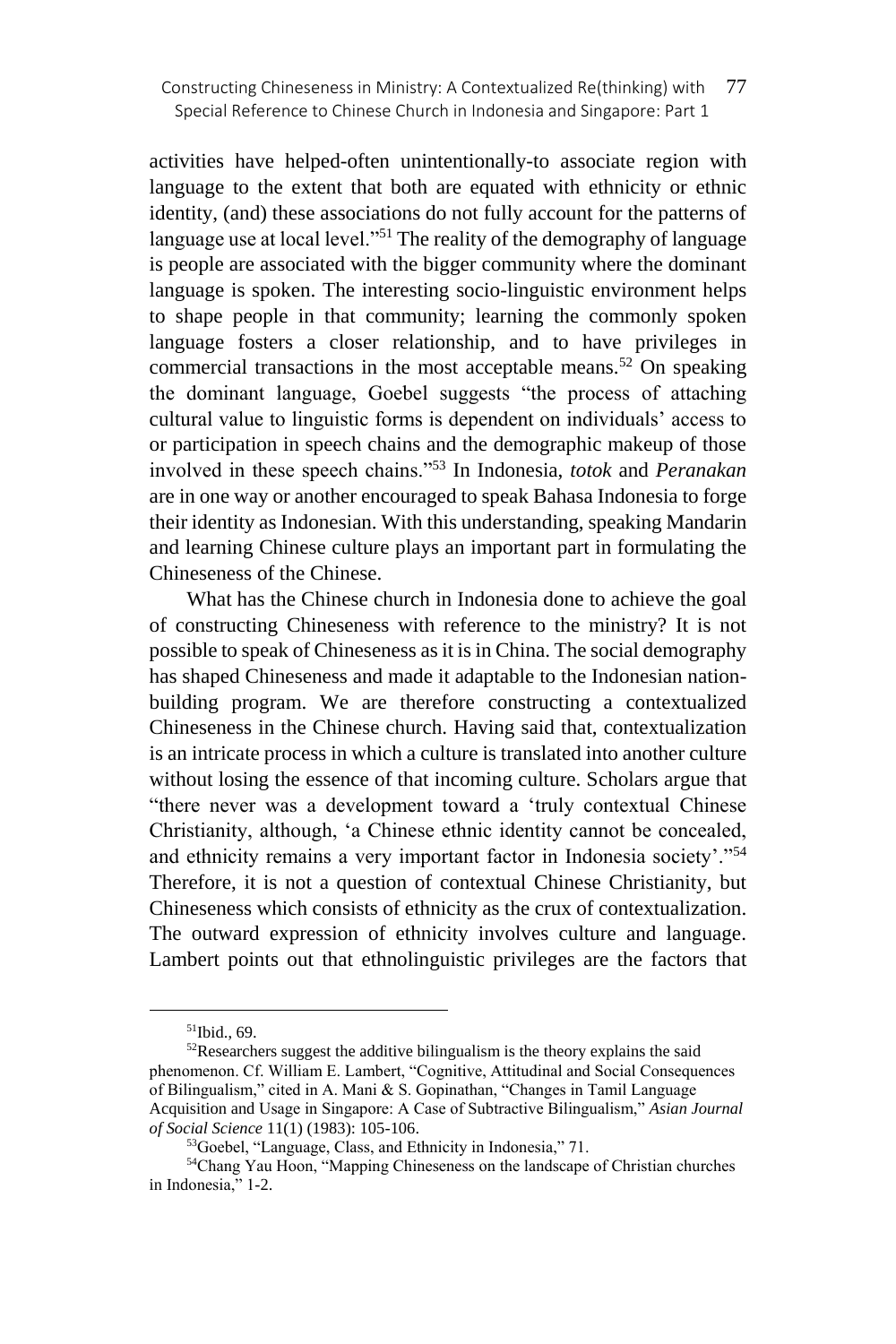determine the languages members of the community are mastering in order to excel in the community.<sup>55</sup> That reason explains why even Indonesia Muslims are learning Mandarin.<sup>56</sup>

#### The Contribution of Christian Chinese Schools

Hoon has written an article on Chinese Christian Schools in Indonesia.<sup>57</sup> He argues that "Chinese schools have been important sites for transmitting Chinese culture and maintaining Chinese identity."<sup>58</sup> Researchers even suggest "no single institution has been more effective in maintaining 'Chineseness' than have Chinese schools."<sup>59</sup> Hoon proposes that mapping the Chinese Christian schools in Indonesia deserves scholars' attention. Based upon this, Hoon attempts to describe the make-up of such schools. There are four prestigious "Chinese" Christian schools in Jakarta:<sup>60</sup> Christian School of Indonesia, Agape Christian School, Eagle's Wings School, and People-Building School.<sup>61</sup> These Christian schools are founded and funded by Chinese churches, <sup>62</sup> ethnic Chinese philanthropists, business people or organizations unaffiliated with a church, $63$  and by Charismatic churches.<sup>64</sup> Chinese schools are sought after in the post-Suharto Indonesia. Learning Chinese language has become a popular pursuit for both Chinese and non-Chinese-Indonesians.<sup>65</sup> The trend creates an enormous opportunity for Chinese or non-Chinese educational institutions and Christian or non-

<sup>55</sup>Cited in A. Mani & S. Gopinathan, "Changes in Tamil Language Acquisition and Usage in Singapore: A Case of Subtractive Bilingualism," 105-106.

<sup>56</sup>A report by Michelle Tsai on *Indonesia Learns Chinese,* http://foreignpolicy.com/ 2010/05/20/indonesia-learns-chinese**/** (accessed 24 May 2018). Aulia R. Sungkar,

*Chinese Challenge: More Indonesians Learning Mandarin,* http://jakartaglobe.id/archive/ chinese-challenge-more-indonesians-learning-mandarin**/** (accessed 24 May 2018).

<sup>57</sup>Chang Yau Hoon, "Mapping 'Chinese' Christian Schools in Indonesia: Ethnicity, Class and Religion," *Asia Pacific Education Review* 12(3)(2010): 403-411, http://ink.library.smu.edu.sg/soss\_research/755**.**

<sup>58</sup>Ibid., 403.

<sup>59</sup>Cited in Hoon, "Mapping 'Chinese' Schools in Indonesia," 403.

<sup>60</sup>Ibid., 404.

 $61$ Ibid., 406.

 $62$ Ibid., 405.

<sup>63</sup>Ibid., 406.

 $64$ Ibid.

<sup>&</sup>lt;sup>65</sup>Ibid. Not only the Indonesians are learning Chinese, the non-Chinese in Brunei are also witnessing a rise in learning Mandarin[, http://www.asiaone.com/asia/rise-non](http://www.asiaone.com/asia/rise-non-chinese-learning-mandarin-brunei)[chinese-learning-mandarin-brunei](http://www.asiaone.com/asia/rise-non-chinese-learning-mandarin-brunei) (accessed 1 June 2018). Grace Shao reported on the trend of learning Chinese as a second language is growing, https://america.cgt n.com/ 2015/03/03/chinese-as-a-second-language-growing-in-popularity (accessed 1 June 2018).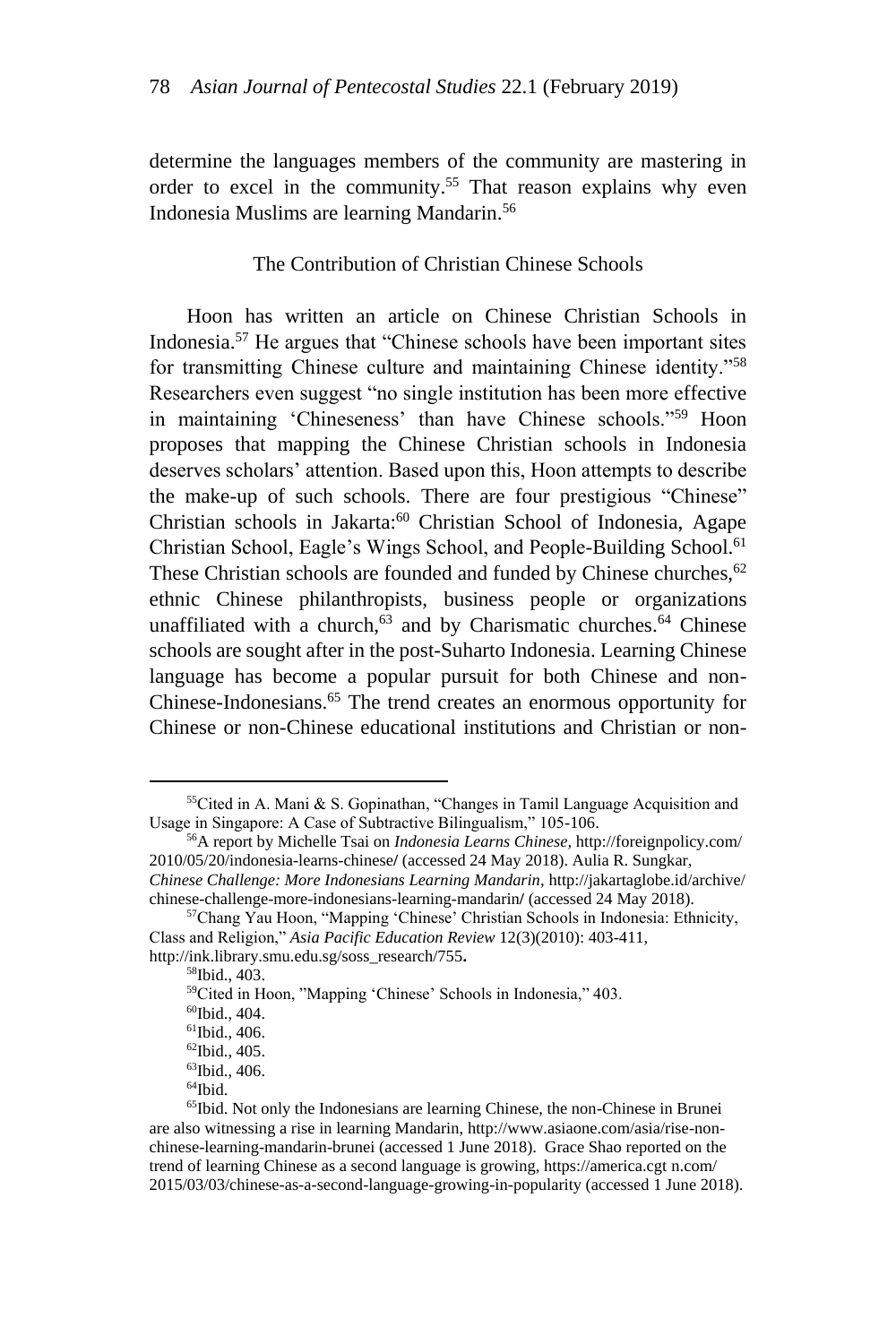Christian schools, to retain and promote Chineseness through education. Chinese Christian schools in Indonesia need to integrate the national Pancasila ideology into its program. On the other hand, Chinese Christian schools have to find a meaningful way to translate Chineseness of the Chinese culture into the local context.<sup>66</sup> Of the four Chinese Christian schools, People-Building School says that "while classes are conducted in English, students have to learn Chinese and Indonesian as second languages."<sup>67</sup> Trilingualism is a debatable issue among researchers; <sup>68</sup> this paper is not engaging in the debate but would like to mention the existence of bilingual, trilingual, and multilingual language.

Hoon says Christian schools in Indonesia "serve to maintain a physical and spatial boundary where young Chinese define their identity against the non-Chinese."<sup>69</sup> Chinese students are the dominant population of these Christian schools. However, many non-Christian Chinese parents in Jakarta also find Christian schools attractive for their children's education. This is mainly due to "the ethnic Chinese concentration of the schools' population, exclusive social class, class environment, academic accomplishments, reputation, and discipline in the schools."<sup>70</sup> In fact, as Hoon points out, the Chinese Christians schools' aim is to prepare students for entry into overseas universities.<sup>71</sup> School discipline is an important consideration for Chinese parents when choosing schools for their children.<sup>72</sup> Researchers have shown that Chinese culture and values are the key factors promote greater success in students' lives and future career.<sup>73</sup> Yudan He argues,

<sup>66</sup>Hoon, "Mapping 'Chinese' Christian Schools in Indonesia," 406, where Hoon pointed out that amongst church leaders that "a process of localization (or indigenization) would have to take place." See also note 53 for discussion.

<sup>67</sup>Ibid., 408.

<sup>68</sup>See Scott R. Schroeder and Viorica Marian, "Cognitive Consequences of Trilingualism," *The International Journal of Bilingualism* 21(6) (2017): 754-773; David C. S. Li, "Towards 'Biliteracy and Trilingualism' in Hong Kong (SAR): Problems, Dilemmas and Stakeholders' views," *Association Internationale de Linguistique Appliquée Review* 22(1)(Jan 2009):72-84; Fotini Anastassiou, Georgia Andreou, Maria Liakou, "Third Language Learning, Trilingualism and Multilingualism: A Review," *European Journal of English Language, Linguistics and Literature* Vol.4 No.1 (2017): 61-73.

<sup>69</sup>Hoon, "Mapping 'Chinese' Christian Schools in Indonesia," 409.

<sup>70</sup>Ibid., 409-410.

<sup>71</sup>Ibid., 409.

<sup>72</sup>Ibid.

<sup>&</sup>lt;sup>73</sup>There is research on the relationships between education, discipline, Chinese parents, and Chinese values. See Yudan He. "Primary School Teachers' and Parents Discipline Strategies in China." PhD thesis, The University of York, 2013; Kelsey Munro, Strict classroom discipline improves student outcomes and work ethic, studies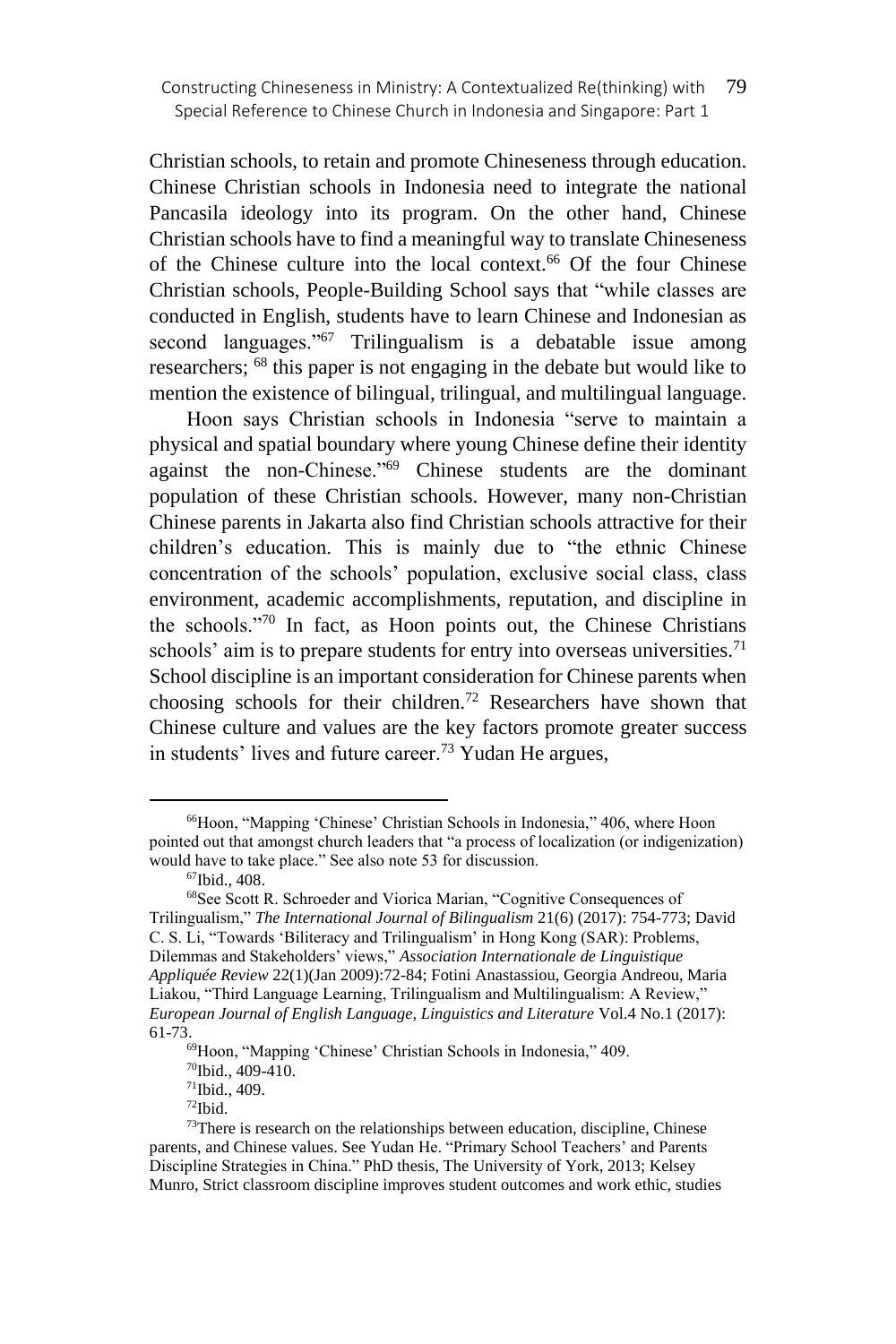Chinese teachers employed more relationship-based discipline strategies and less aggressive techniques and punishment compared with Australian and Israeli teachers. Similar result has been obtained recently from the data collected by Riley, Lewis and Wang in China and Australia, which again demonstrated that Chinese teachers used relatively less and lower-intensity aggressive discipline methods compared with Australian teachers.<sup>74</sup>

This comparison of two different cultures showcases the central issue of discipline. Though the study by Yudan He focuses on the primary school in China, it does not cancel the validity the argument that Chinese Christian schools hold a higher position in Indonesia because of their good reputation in discipline, among other criteria. Discipline ranks high on the scale due to the dominance of Confucianism.<sup>75</sup> There is no study to show that Christian schools in Indonesia adopt the values of Confucianism, but rather the "universal Christian values" have been contextualized as "Love, Care, and Integrity," explains the Director of the Christian School of Indonesia.<sup>76</sup> These contextualized Christian values have its counterpart in the teaching of Confucianism.<sup>77</sup>

This writer witnessed an encounter between a Chinese Christian school and Chinese culture. I taught at Sekolah Tinggi Teologi Bandung (STTB, Bandung Theological Seminary) in Bandung, Indonesia. Within the campus, a school provides formal education from primary to

find, https://www.smh.com.au/education/strict-classroom-discipline-improves-studentoutcomes-and-work-ethic-studies-find-20161108-gsksiq.html (accessed 7 June 2018); "Would Chinese-style education work on British kids?" *BBC News* 4 August 2015, <https://www.bbc.com/news/magazine-33735517> (accessed 7 June 2018); Quan Zhou, "Discipline and Self-Discipline: A Personal Cross-Cultural Perspective," http://smhp.psych.ucla.edu[/ pdfdocs/china.pdf](http://smhp.psych.ucla.edu/pdfdocs/china.pdf) (accessed 7 June 2018). One researcher has done a study to compare the differences in attitude between two groups of medical students and one group of resident on discipline practices, the finding throws light on the disciplinary issues. See Brady John Heward. "Comparison of the Acceptability of Discipline Practices between Chinese Medical Students and Residents and US Medical Students." MD thesis, The Yale University School of Medicine, 2011.

<sup>&</sup>lt;sup>74</sup>Yudan He, "Primary School Teachers' and Parents Discipline Strategies in China," 49.

<sup>75</sup>Ibid., 48-52.

<sup>76</sup>Hoon, "Mapping Chinese Christian Schools in Indonesia," 410.

<sup>77</sup>Interesting comparison between Jesus and Confucius can be found in Hans Küng analysis. Please refer to Hans Küng and Julia Ching, *Christianity and Chinese Religions* (New York: Doubleday, 1989), especially 105-108, 114-116, 118-120. Also, Gregg A. Ten Elshof. *Confucius for Christians: What an Ancient Chinese Worldview Can Teach Us about Life in Christ.* Grand Rapids: Eerdmans, 2015.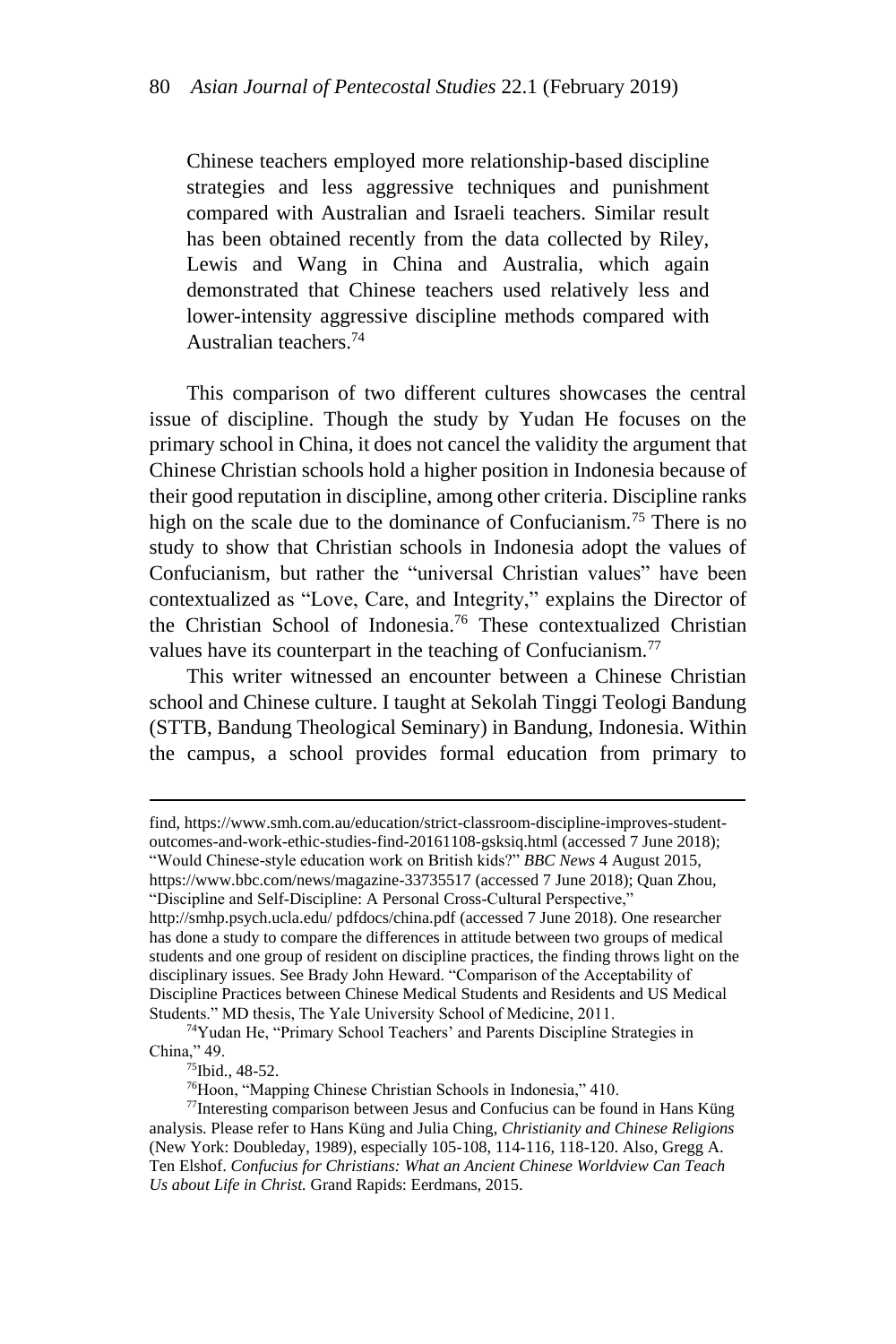secondary level. In 2013, I was invited to teach a course for the Lunar Chinese New Year festive season. The school organized a celebration for the students and their parents. The campus was beautifully decorated with lanterns, Chinese calligraphy (*Chun Lian*, Spring festival couplets), and Chinese foods were prepared. Students came in resplendent *Qi Pao* (Cheongsam) or *Tang Zhuang* (T'ang) clothes. Chineseness permeated the air. It takes a concerted effort from all parties to put everything together for a Chinese festive occasion celebration. Nevertheless, the ideology of Chineseness was the catalyst for the school board to initiate the celebration.

#### The Ministry of Bilingual Service

Chinese Christian churches in Indonesia have to conduct services in Bahasa Indonesian, Mandarin, English, Hokkien (*Fu Jian*).<sup>78</sup> This is the linguistic ecology of Chinese Christian church. According to Hoon, Chinese Christian churches conduct services and board meetings in Indonesian and Mandarin or only in Indonesian.<sup>79</sup> I had the privilege to teach and preach in Bandung and Jakarta. In 2011, while teaching an intensive course at STTB, I was invited to preach at a prayer meeting of a local church, Hok Im Tong (a Hokkien naming convention which means evangelical church.) There were two prayer meetings on that night, one in Bahasa Indonesia, one in Mandarin at which I was preaching without interpretation. It was well attended. Hok Im Tong is a big church which has several Sunday services and weekly meetings. It provides a spatial environment to hold monolingual and bilingual services. At another preaching experience with a local Indonesia Chinese church in Jakarta, I preached three times in the afternoon. I preached in

 $78$ Researcher suggested that there were four predominant groups migrated to Indonesia in the early year, and there were the Hokkien, Hakka, Teochiu, and Cantonese. Cf. Gregory, S. Urban, "The Eternal Newcomer: Chinese Indonesian Identity from Indonesia to the United States," *LUX: A Journal of Transdisciplinary Writing and Research from Claremont Graduate University* Vol.3, Issue 1, Article 19 (2013); 2.

<sup>79</sup>Hoon, "Mapping Chineseness on the landscape of Christian churches in Indonesia," *passim*. Scholars may have different viewpoint on language issue in Indonesia church. For example, Tabita Kartika Christiani argued that multiculturalism is a route and reality that churches in Indonesia has to tackle with. She strongly urged churches to consider the level of pluralistic approaches to languages. See her short article on "Identity in a Multicultural Church: An Experience of Indonesian Christian Church," http://cca.org.hk/home/ctc/ct[c 07-03/04\\_tabita14.pdf](http://cca.org.hk/home/ctc/ctc07-03/04_tabita14.pdf) (accessed 8 June 2018). For general language policy, researchers have also cautioned the intergenerational transmission of a local language may impact the use of a language. Cf. Abigail C. Cohn and Maya Ravindranath, "Local Languages in Indonesia: Language Maintenance or Language Shift?" *Linguistik Indonesia* Vol. 32, No.2 (August 2014); 131-148.